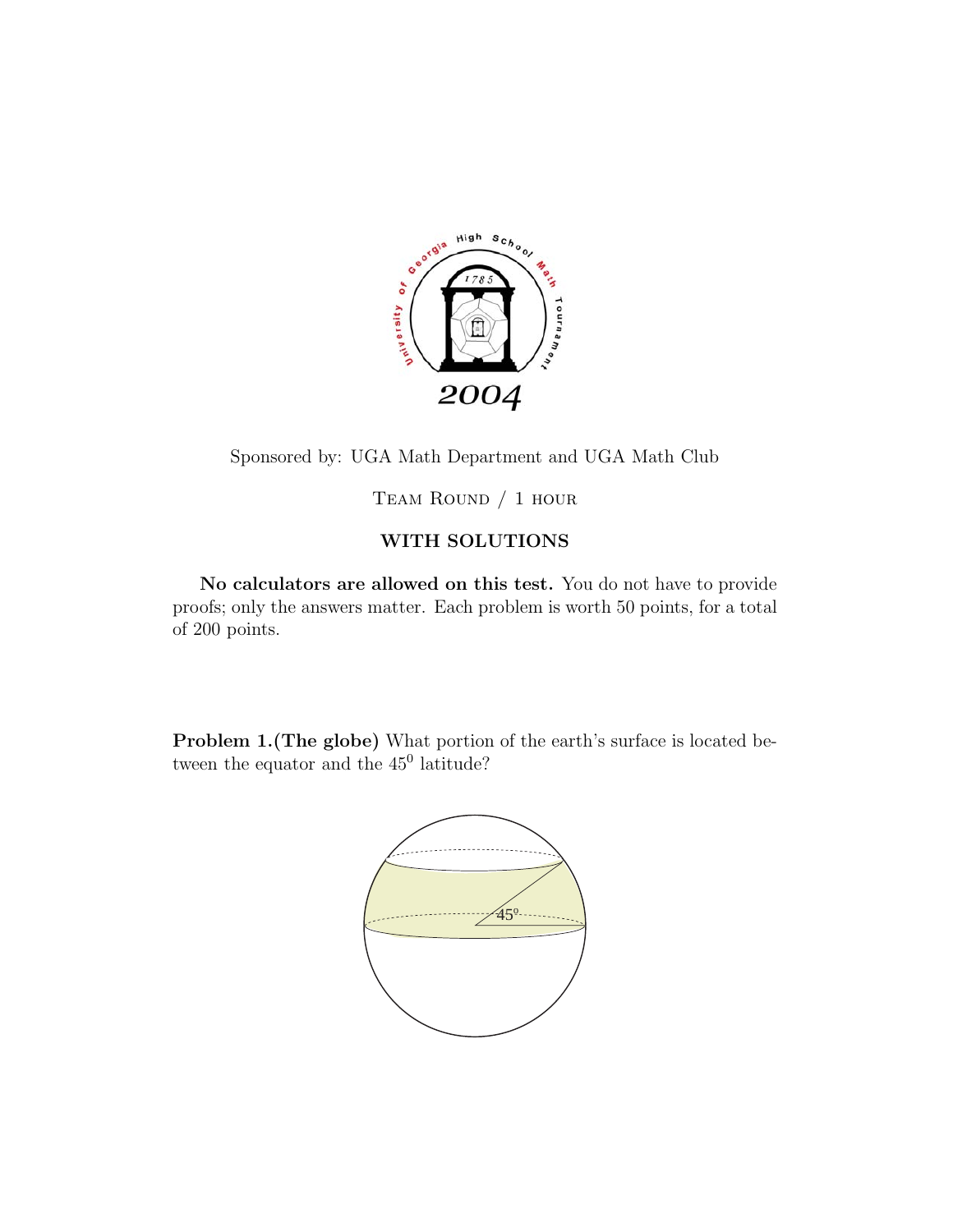## **Answer.**

$$
\frac{\sqrt{2}}{4} \approx .3535 \approx 35.35\%
$$

(Will accept  $.35 \pm .2$  and  $35\% \pm 2\%$  if a numerical (not exact) answer was given. Example:  $33\%$  is accepted,  $1/3$  is not. Will also accept  $\sin(45^\circ)/2$  or  $\cos(45^0)/2.$ 

**Solution.** Project our area to the vertical axis: you get the interval  $[0, \sin 45^\circ]$  =  $[0, \sqrt{2}/2]$ . A theorem of Archimedes says that the area is proportional to the length of this interval. (Prove it; it is fun!)

Therefore, the portion of our surface area is

$$
\frac{\sqrt{2}/2}{2} = \frac{\sqrt{2}}{4}
$$

Remark: in symplectic geometry, there exist very interesting and very deep generalizations of Archimedes' theorem and the projection to the vertical axis called "Duistermaat-Heckman measure" and "the moment map".

**Problem 2.(Planets)** 6 planets of radius 1 are centered at the vertices of a regular octahedron of side length 3. A point on the surface of one of the planets is called *invisible* if it cannot be seen from some other planet. What is the total area of the set of invisible points?

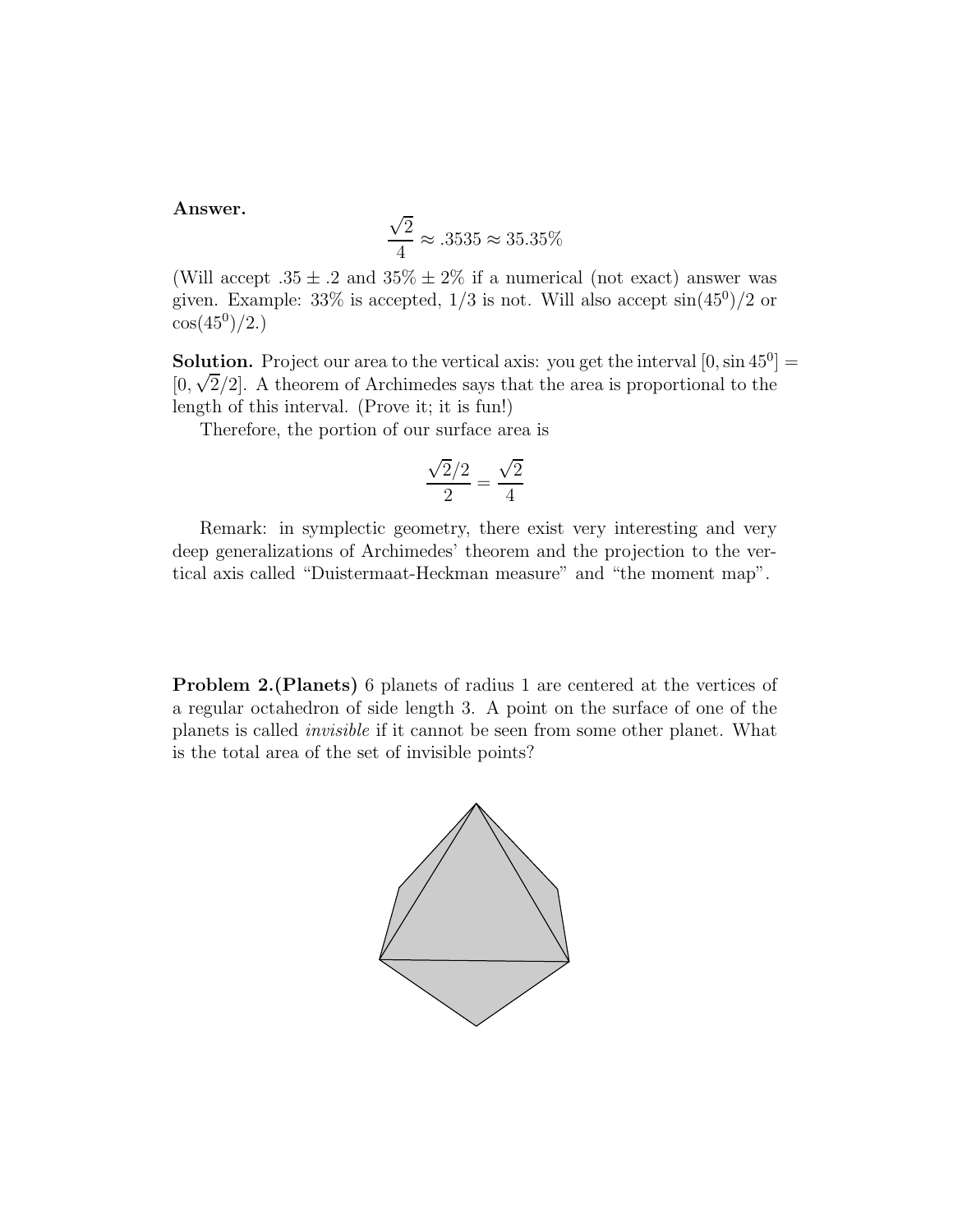## **Answer.**  $4\pi$ .

**Solution.** Let us fix an origin in our system. Now let us pick an arbitrary direction and call it the "northern direction".

Each planet has a "north pole". If the direction was chosen randomly enough (mathematically speaking, "outside of a set of measure zero") then there is now exactly one "north-most" planet. Then its north pole is invisible and the north poles of the all other planets are visible!

This shows that the invisible points can be associated with directions, i.e. with points on a unit sphere. Since the planets have radius 1 as well, the invisible area equals the area of the unit sphere, i.e.  $4\pi \cdot 1^2 = 4\pi$ .

Note that this proof works for *any number of planets* (and even in arbitrary dimension!)

**Problem 3.(Pascal's triangle)** What are the first two digits after the decimal point in

$$
(\sqrt{3} + \sqrt{2})^{2004}
$$
?

(Hint: Compare with  $(\sqrt{3} - \sqrt{2})^{2004}$ .)

**Answer.** 99

**Solution.** We claim that

$$
(\sqrt{3} + \sqrt{2})^{2004} + (\sqrt{3} - \sqrt{2})^{2004}
$$

is an integer. Indeed, using the binomial formula,

$$
(\sqrt{3} + \sqrt{2})^{2004} = \sqrt{3}^{2004} + {2004 \choose 1} \sqrt{3}^{2003} \sqrt{2} + {2004 \choose 2} \sqrt{3}^{2002} \sqrt{2}^2 + \dots
$$
  
=  $3^{1002} + {2004 \choose 1} 3^{1001} \sqrt{6} + {2004 \choose 2} 3^{1001} 2 + {2004 \choose 3} 3^{1000} 2 \sqrt{6} + \dots$ 

and

$$
(\sqrt{3} - \sqrt{2})^{2004} = \sqrt{3}^{2004} - {2004 \choose 1} \sqrt{3}^{2003} \sqrt{2} + {2004 \choose 2} \sqrt{3}^{2002} \sqrt{2}^{2} - \dots
$$
  
=  $3^{1002} - {2004 \choose 1} 3^{1001} \sqrt{6} + {2004 \choose 2} 3^{1001} 2 - {2004 \choose 3} 3^{1000} 2 \sqrt{6} + \dots$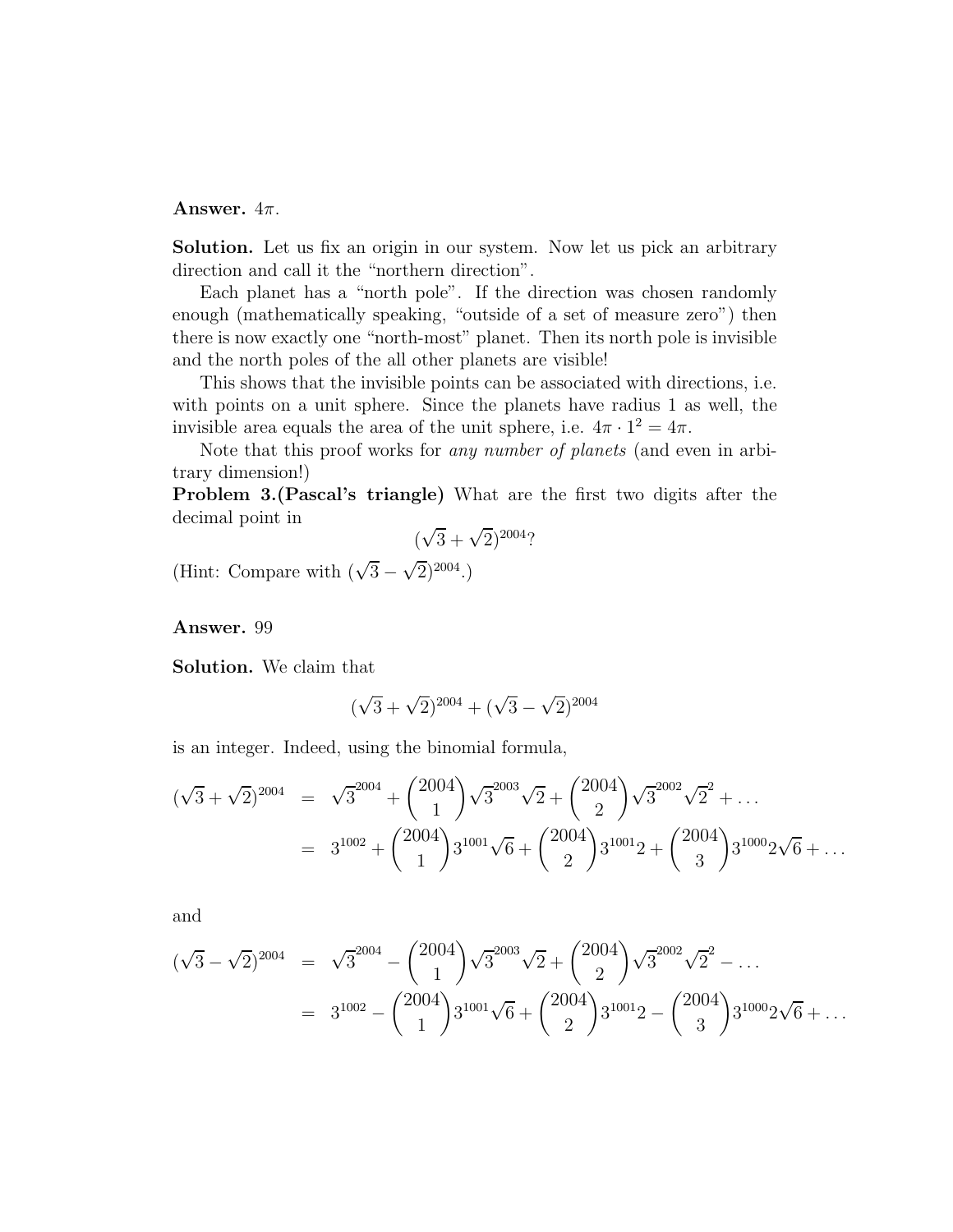Therefore, in the sum

$$
(\sqrt{3} + \sqrt{2})^{2004} + (\sqrt{3} - \sqrt{2})^{2004}
$$

all terms with  $\sqrt{6}$  cancel out, and the result is an integer. On the other hand,  $\sqrt{3}-\sqrt{2} \approx .3$ , so  $(\sqrt{3}-\sqrt{2})^{2004}$  is a very small (and positive!) number. Hence,  $(\sqrt{3} + \sqrt{2})^{2004}$  ends with .9999... (Using a computer, one can check that it ends with 997 9's.)

**Problem 4.**(**Rubik Hypercube)** Imagine an n-dimensional 3 by 3 by 3 . . . by 3 hypercube, consisting of 3*<sup>n</sup>* cells, smaller cubes. How many diagonals does it have? Here, a *diagonal* is defined to be a straight line consisting of 3 distinct cells. Note that you already solved the  $n = 3$  case of this problem in the main test, and the answer there was  $f(3) = 49$ .

Your answer should be a concise formula for the function  $f(n)$  expressing the number of diagonals as a function of dimension  $n$ . The answer will be graded on elegance, in addition to correctness, of course.

## **Answer.**

$$
\frac{5^n - 3^n}{2}
$$

Will also accept the answer

$$
\sum_{i=1}^{n} {n \choose i} 3^{i} 2^{n-i} = \sum_{i=0}^{n-1} {n \choose i} 2^{i} 3^{n-i}
$$

or equivalent, but award only 40 points out of 50.

**Solution.** Fix a diagonal  $(c_1, c_2, c_3)$  and look at the first coordinate of the cells  $c_1, c_2, c_3$ . These coordinates are either constant (and then there are 3 choices), or increasing, or decreasing. So, there are 5 possibilities of what can happen. Repeating this with the second, third etc. coordinates, we see that there are  $5<sup>n</sup>$  possibilities.

Of these,  $3<sup>n</sup>$  will correspond to the cases where every coordinate is constant (i.e.  $c_1 = c_2 = c_3$ ), so these will not correspond to 3 *distinct* cells, i.e. to real diagonals. Finally, we have to divide by 2 since each diagonal has 2 possible directions.